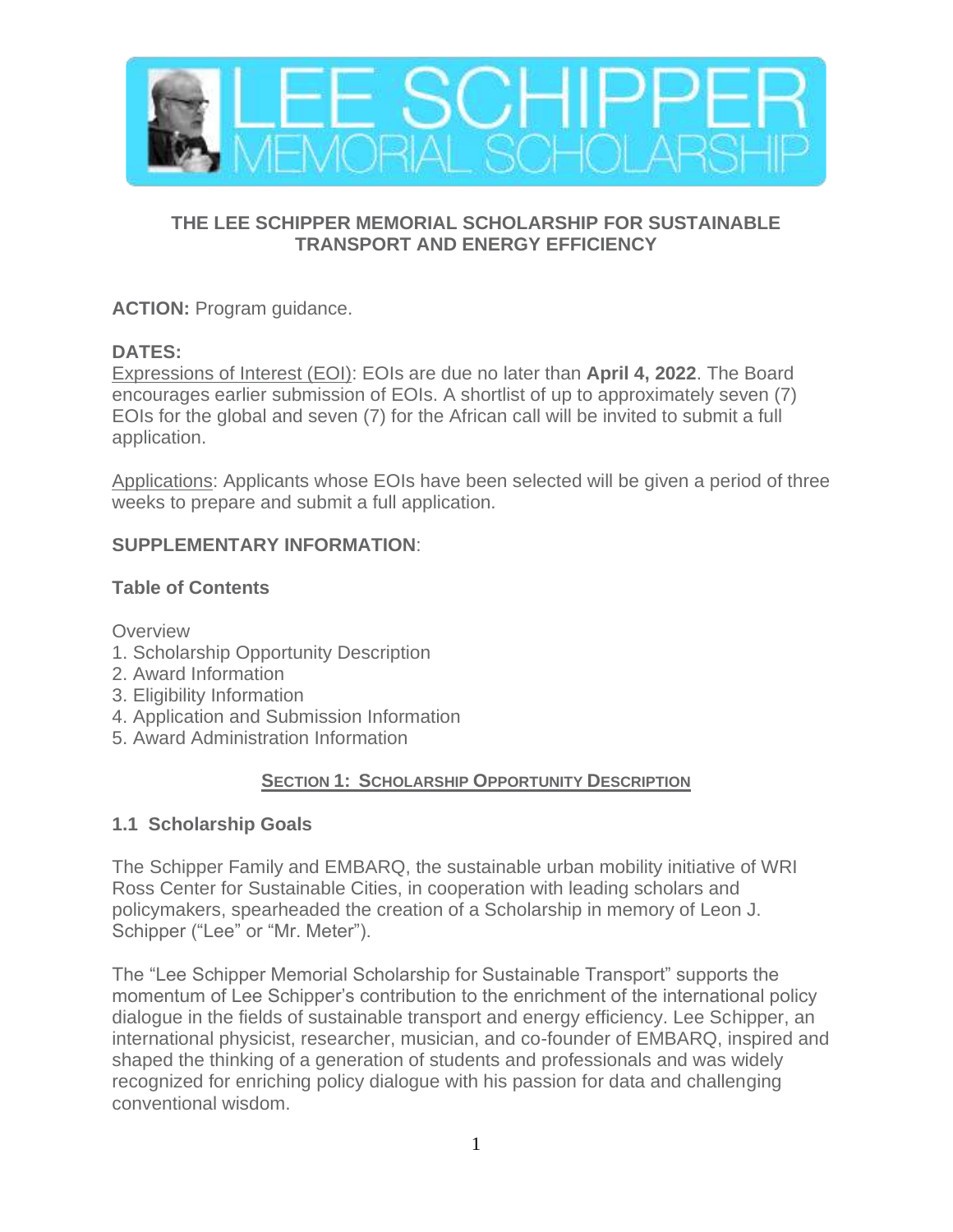

The Scholarship is aimed at expanding the contributions to research and policy dialogue in the field of sustainable transport and energy efficiency. In memory of Lee's work, the Scholarship will support initiatives triggering and catalyzing transformative research and policy papers. The Scholarship places special emphasis on "iconoclastic" contributions (challenging conventional wisdom) that have clear, transformative outputs and contribute to measurable changes. The scholarship will support proposals that span different stages nurturing policy dialogue including

- Data collection and data quality
- Diagnosis through data analysis (qualitative and quantitative)
- Policy analysis and evaluation
- Interdisciplinary and international comparative analysis

The Scholarship is aimed at supporting young individual researchers and students in their pursuit of the enrichment of policy dialogue consistent with Lee Schipper's contributions.

The Scholarship will award two categories of scholarships -- Global and African. The Global Scholarship will award up to two exemplary candidates a maximum of \$10,000 each to advance transformative research in efficient and sustainable transport. In addition, for the third time, a second scholarship will be dedicated to supporting one young researcher from the African continent.

The Scholarship is governed by an Advisory Board of selected experts in the field and will be managed under the umbrella of the World Resources Institute Foundation. The scholarships will be awarded through a transparent process with strong governance procedures.

## **1.2 Selection Process and Priorities**

#### 1.2.1 Expressions of Interest (EOI)

The application process begins with an EOI. The EOI is a simple form intended to give the Board an early assessment of the topic proposed and applicant background and affiliation. It also allows the Board and prospective potential applicants to start a collaborative process for ensuring early Scholarship success. EOIs should be submitted as early as possible, but no later than **April 4, 2022**. The Board considers the EOIs to be an essential component of the application submission and decision-making processes. The Board will work with pre-applicants if necessary, during the period prior to the EOI deadline to ensure eligibility and appropriateness of application, if applicable. Once an EOI is received, it will proceed through a two-step process: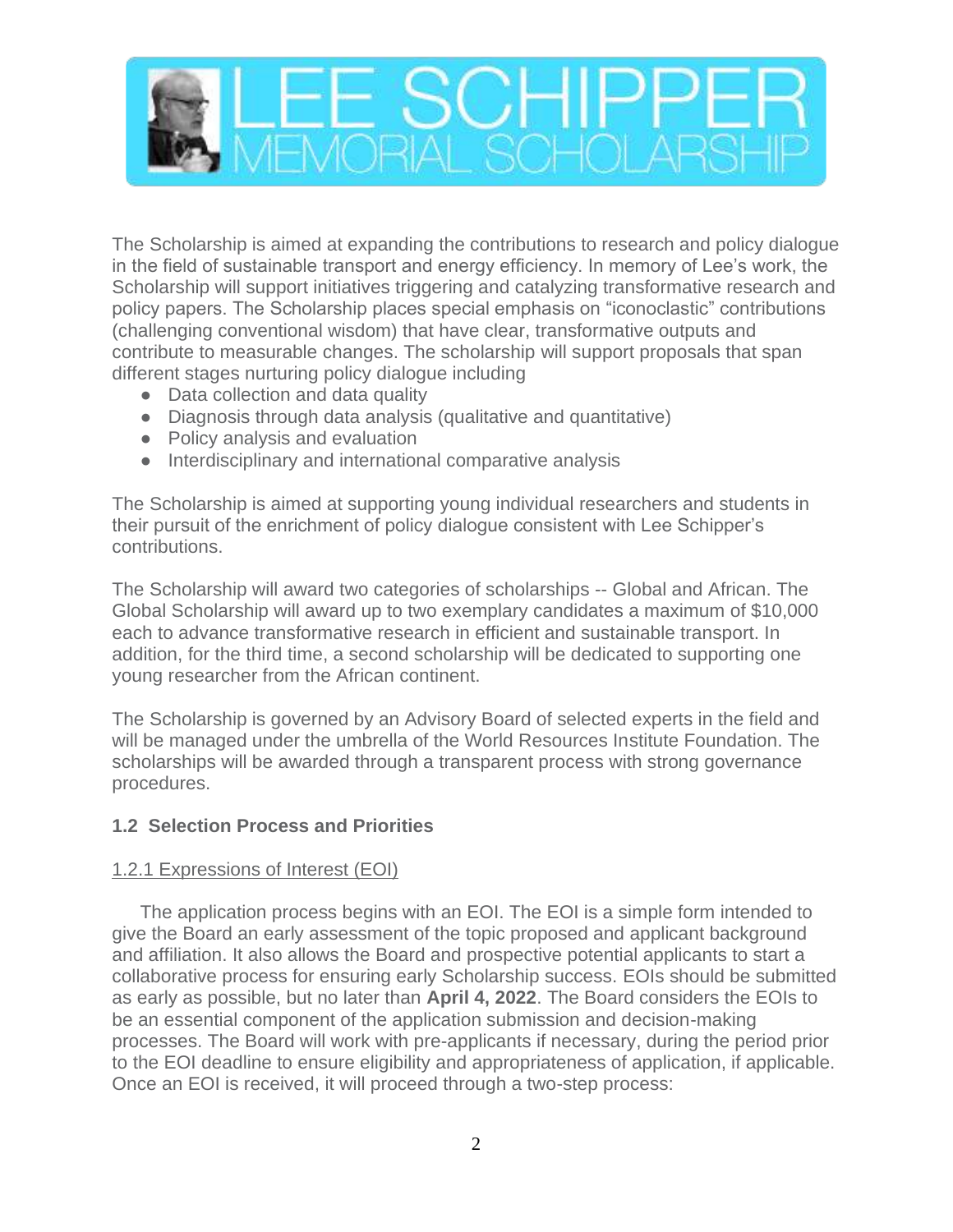

- Screening for completeness and eligibility (both applicant and research proposal eligibility);
- Selection of shortlisted EOIs

It is expected that up to approximately seven (7) EOIs will be shortlisted and asked to submit a full application for each of the two calls (Global and African). EOIs will be shortlisted based on broad criteria that will include its consistency with Lee Schipper's contributions, the merits of the research topic, applicant merits, and the prospective applicant's probability of success. The submissions for the African call will be also part of the global call so that African applicants will be considered for either scholarship.

# 1.2.2 Application Screening

Applicants whose EOIs have been selected will be given a period of three to four weeks to prepare and submit a full application. To give prospective applicants adequate time to complete their applications (while incorporating any guidance clarifications or revisions), the Board reserves the right to adjust application dates. Once an application is received, it will proceed through a three-step process:

- Screening for completeness and eligibility (both applicant and research topic eligibility, and to ensure that the application provides complete and sufficient information for the evaluation process);
- Evaluation panel review process, applying "evaluation criteria;" and
- Final review and selection, applying "selection criteria."

# 1.2.3 Application Evaluation Criteria

Eligible applications will be individually reviewed and assessed against three (3) evaluation criteria – organized into several sub-criteria each – as detailed below. For each of the applicable criteria, the application will be assigned a rating of between zero and five points, based on the application's fulfillment of the objectives of each criterion. These individual criterion ratings will then be accounted for according to the priority of criteria (weight), to arrive at an overall rating for the application.

The Board will require a rigorous analysis of the applications. Applicants must provide the requested information with the best possible clarity and conciseness in order to ensure adequate assessment of applicants' merits.

| <b>EVALUATION CRITERIA</b> |                |  |  |
|----------------------------|----------------|--|--|
| <b>Evaluation Criteria</b> | <b>Factors</b> |  |  |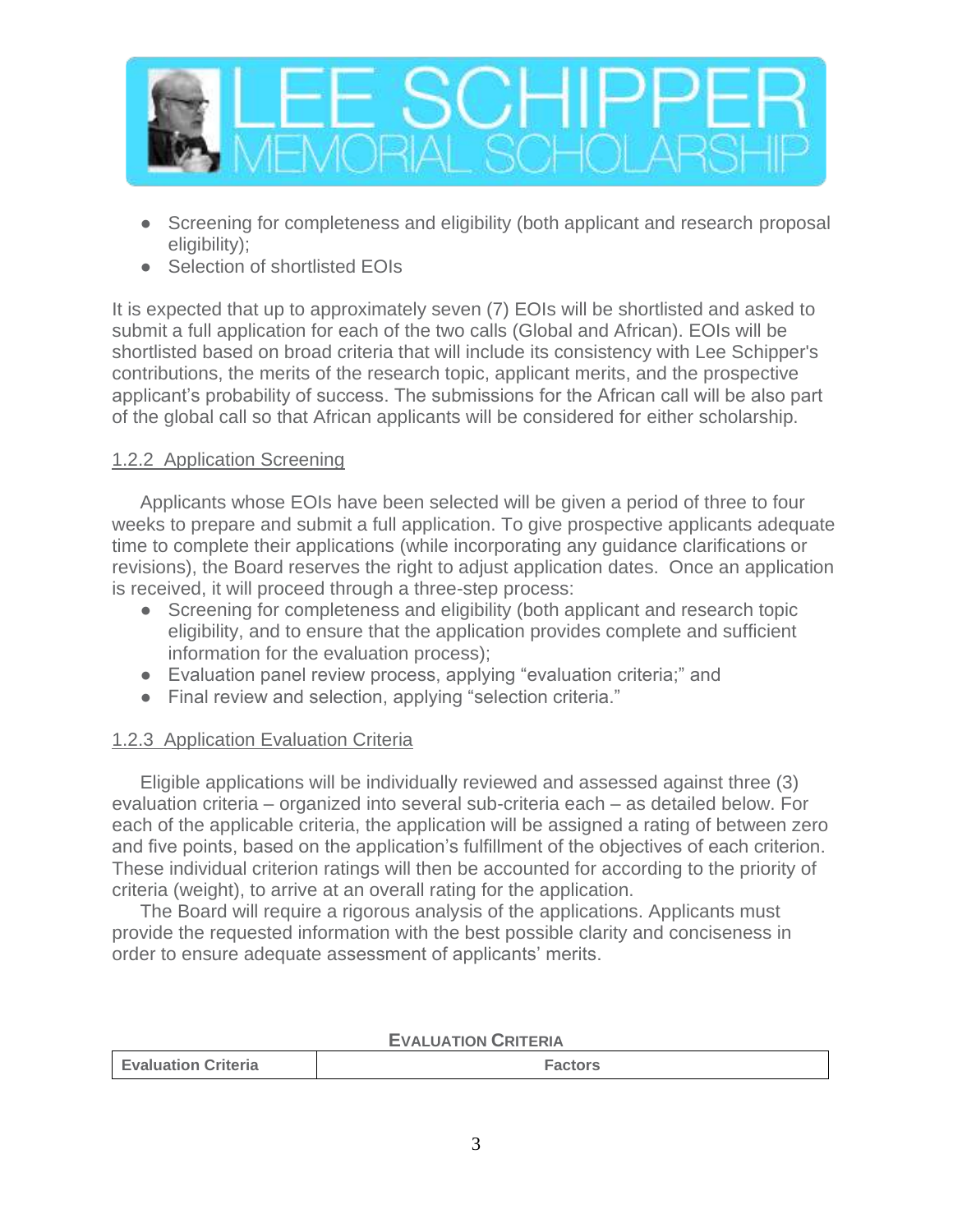

|    | Topic merits towards a<br>transformational<br>outcome in<br>sustainable transport | Creation of innovative, transformational outcome ("real outcome")<br>٠<br>Consistency with Lee Schipper's Contributions (quality data<br>٠<br>collection and sound methodology; Diagnosis through data analysis<br>(qualitative and quantitative); Policy analysis and evaluation;<br>Interdisciplinary and international comparative analysis) as means<br>to a transformational outcome<br>Alignment with sustainable transport<br>٠ |
|----|-----------------------------------------------------------------------------------|----------------------------------------------------------------------------------------------------------------------------------------------------------------------------------------------------------------------------------------------------------------------------------------------------------------------------------------------------------------------------------------------------------------------------------------|
| 2. | Applicant merits                                                                  | Affiliation<br>٠<br>Academic background<br>٠<br>Research background (previous contributions)<br>٠<br>References<br>×.                                                                                                                                                                                                                                                                                                                  |
| 3. | Application feasibility<br>merits                                                 | Realistic and feasible scope, schedule of activities and budget<br>٠<br>Readiness of project to be commenced<br>٠<br>Likelihood of research topic's anticipated merits<br>٠                                                                                                                                                                                                                                                            |

#### 1.2.4. Application Selection Criteria

These criteria will be applied to select the final candidate. Once the full applications are evaluated against their merits based on the evaluation criteria above, the Board will select a final application based on selection criteria (one of them being the score out of the evaluation criteria). The applications will collectively be reviewed by the Board to ensure consistency and to balance projects against the Scholarship priorities and schedule. The table below summarizes these additional selection criteria.

#### **SELECTION CRITERIA**

#### **Selection Criteria**

- 1. Merits associated with the evaluation criteria
- 2. Geographical diversity and equity of applicant and application
- 3. Likelihood of Scholarship Award success
- 4. Visibility of the Scholarship Award outcome

#### 1.2.5. Additional Application Selection Criteria for Africa Call

The African scholarship is solely aimed at supporting a young researcher from the African continent who is currently living and working in Africa. In addition to the global selection criteria above, the following specific criteria will be applied.

**Selection Criteria (African Scholar)**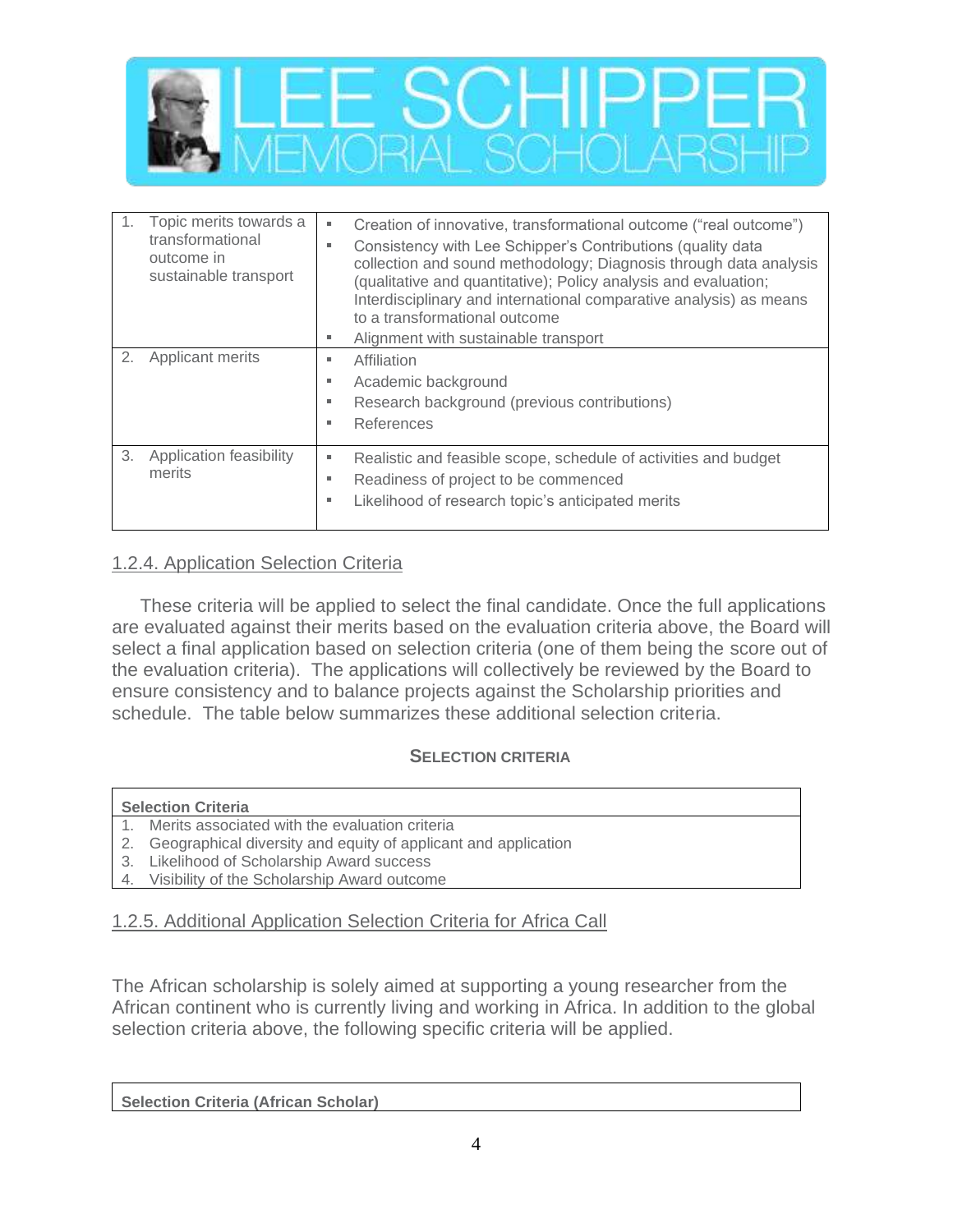

- 1. Applicant currently has citizenship of an African country
- 2. Applicant currently lives and works in Africa
- 3. Applicant is associated with an African-based institution (or an African branch of an international institution)

#### **SECTION 2: AWARD INFORMATION**

## **2.1 General Award Information and Anticipated Award Amount**

The Board anticipates making an award of up to US\$10,000 to each scholar. The Board is choosing to award through this solicitation an amount that will allow for potential future rounds of solicitations and awards, which occur after 2022. There is no predetermined allocation between this and any future solicitations; all such distributions will cumulatively reflect the nature and timing of the selected applications and the available endowment for the Scholarship Program.

#### **SECTION 3: ELIGIBILITY INFORMATION**

Applications will be required to meet minimum requirements in terms of applicant eligibility and research project eligibility.

To the extent that an application's substance exceeds the minimum eligibility requirements described below, such qualifications will be considered.

## **3.1 Eligible Applicant Types**

Eligibility for the Scholarship Program is dependent on the applicant and application requirements.

Applicants are eligible if they are young individual researchers. For the purposes of this Scholarship, a young individual researcher is a researcher that has five or fewer years of experience since his or her last academic degree (Masters or Ph.D.) and is not older than 35 years at the time of submission of the  $E O I<sup>1</sup>$ .

 $<sup>1</sup>$  The eligibility periods can be extended in case of specific and properly documented circumstances such</sup> as maternity or paternity leave. In case of maternity/paternity, the applicant may request up to 18 months extension for each child born. The Scholarship Committee will assess the eligibility period on the basis of evidence provided at the time of expression of interest submission.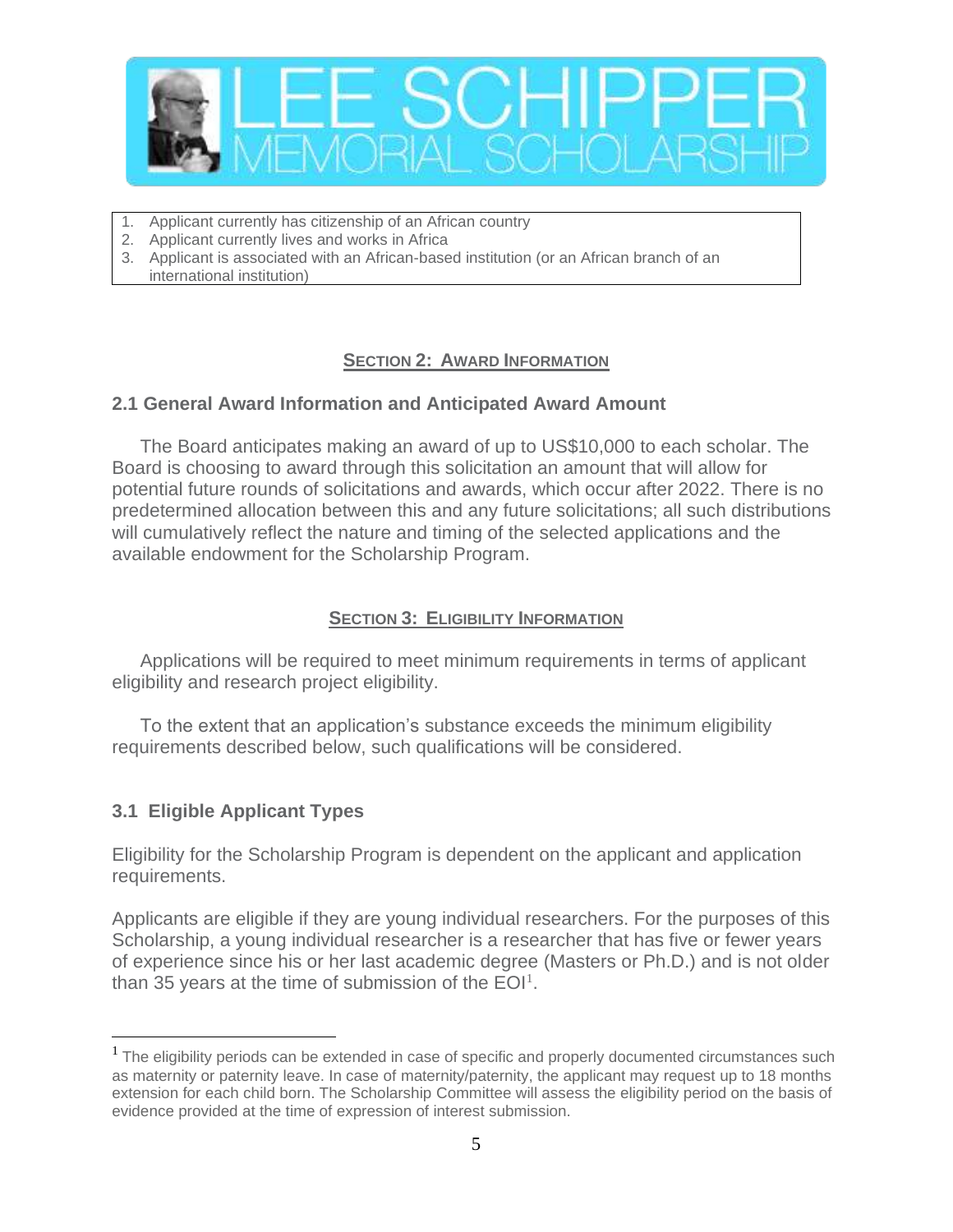

The applicant must be a young individual researcher affiliated with an academic institution or with a research institution (public, private, or not-for-profit).

- Researchers affiliated with academic institutions will be Masters or Ph.D. students at the time of submission of the EOI
- Researchers affiliated with research institutions will need to demonstrate that the research institution has been a legal entity for one year at the time of the EOI, and that the research institution has a track record of published, peer-reviewed publications.

For the African scholarship, see additional criteria under 1.2.5.

## **3.2 Cost Sharing and Matching**

The Scholarship share of the costs will be a lump sum for up to 100 percent of the costs for the proposed research project, but no more than US\$10,000.

# **3.3 Eligible Projects**

EOIs and Applications must be for eligible research projects. These include the following requirements:

- Topic must be related to Sustainable Transport.
- The topic(s) must be consistent with Lee Schipper's main work areas in Sustainable Transport:
	- o Data collection and quality,
	- $\circ$  Diagnosis through data analysis (qualitative and quantitative.),
	- o Policy analysis and evaluation,
	- o Interdisciplinary and international comparative analysis
- The research project has not been published or submitted to a journal
- The research project will be ideally completed by January 2023 please indicate completion date if you are not able to comply with the date above

For the African scholarship, the research should take place in Africa.

## **3.4 Other Prerequisites**

In general, applications must meet the following additional prerequisites:

- Applications must be submitted in English;
- Applications must be complete;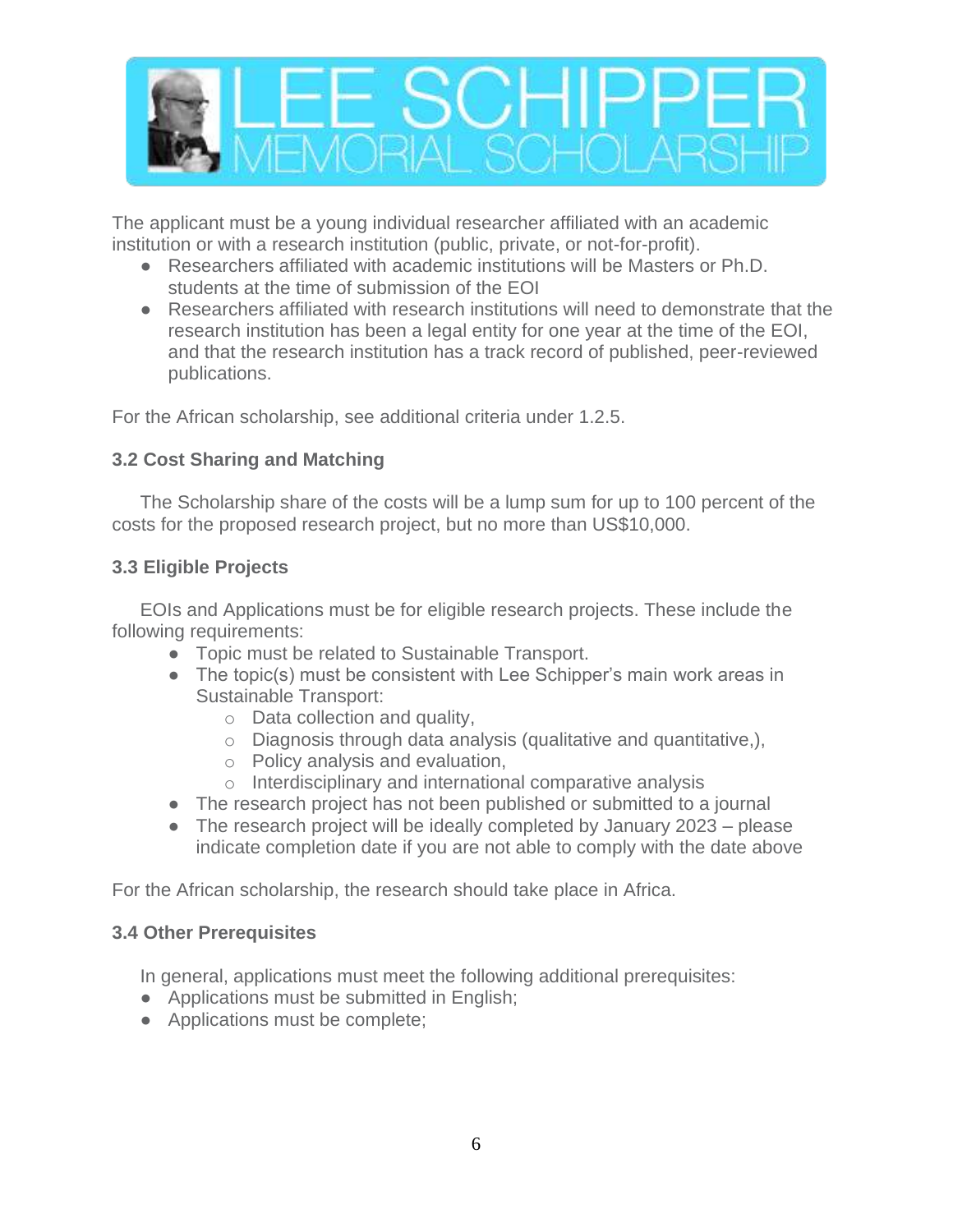

● The research project must result in *independent utility*<sup>2</sup> .

## **SECTION 4: APPLICATION AND SUBMISSION INFORMATION**

#### **4.1 Applying Online**

Based on the criteria above, the Scholarship Committee will set up a user-friendly online form.

## **4.2 Content and Form of Application**

#### 4.2.1 Expression of Interest (EOI)

All prospective applicants must submit an EOI, which consists of the following components:

- **Research Project Description** A brief overview of the project's main features, purpose, expected outcome, cost, and benefits from the research project; and
- **Applicant Eligibility** Answers to questions regarding applicant background, affiliation, and experience to carry out their proposed research project.

For the African scholarship, please highlight the intention to apply for the African scholarship on the cover page and the application letter.

In an effort to focus prospective application efforts and remedy concerns, the Board may contact potential applicants if there are any questions that arise from the information submitted in an EOI, or if the information raises questions as to the eligibility of the proposed research project or applicant.

## 4.2.2 Application Package Components

The application package for the Scholarship consists of specific application forms and supporting documentation. Applicants must complete all EOI package components as required in the section above; failure to do so may result in the application being removed from consideration for an award. Information should be submitted directly as electronic forms, and other information will be submitted as attachments to the application.

<sup>2</sup> *Independent Utility* – A research project is considered to have independent utility if it will result, upon completion, in the creation of new or substantially improved research contributions on its own with no additional research necessary.